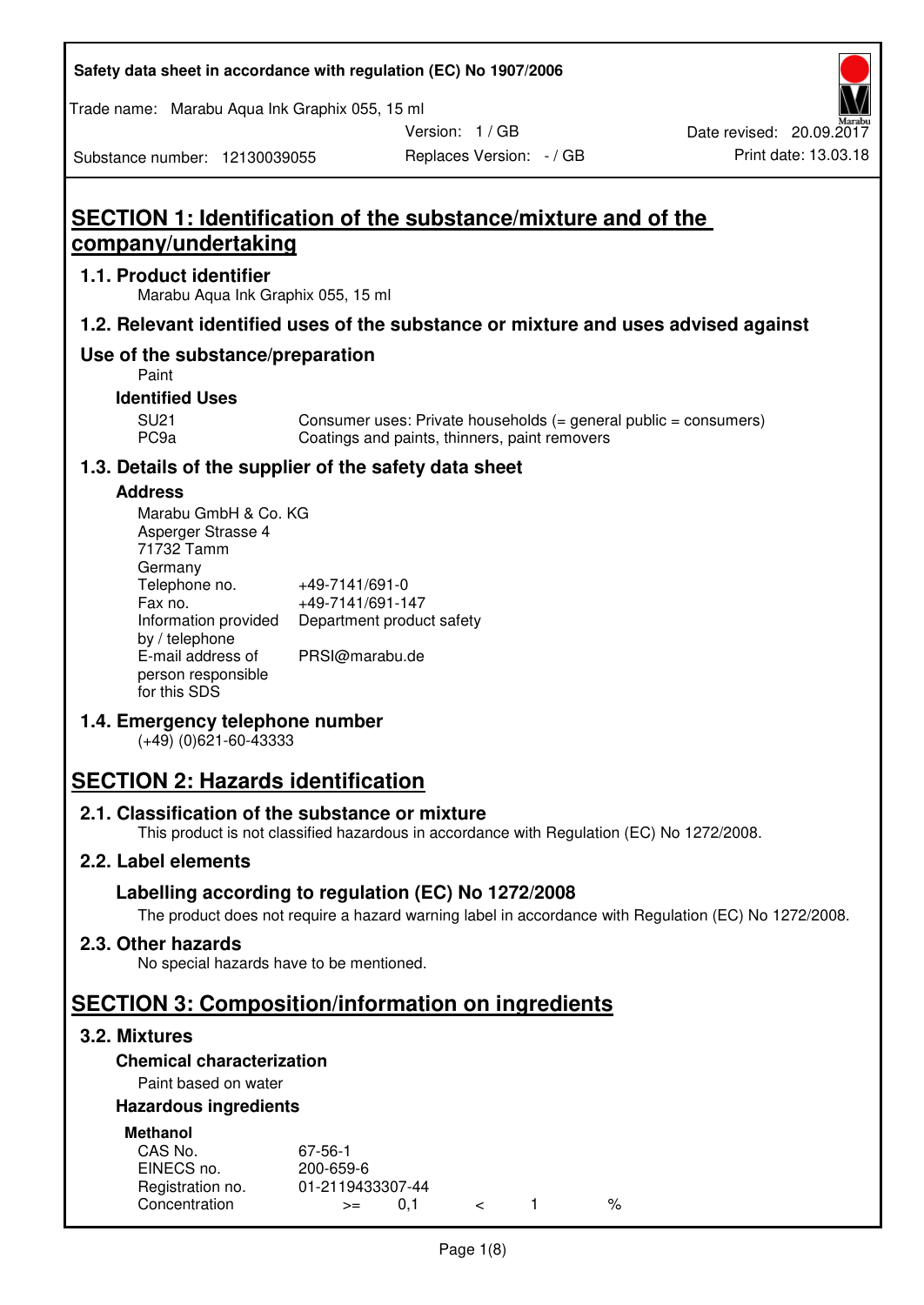| Safety data sheet in accordance with regulation (EC) No 1907/2006                                                                                                                                      |  |  |  |  |
|--------------------------------------------------------------------------------------------------------------------------------------------------------------------------------------------------------|--|--|--|--|
| Trade name: Marabu Aqua Ink Graphix 055, 15 ml                                                                                                                                                         |  |  |  |  |
| Version: 1/GB<br>Date revised: 20.09.2017<br>Print date: 13.03.18<br>Replaces Version: - / GB<br>Substance number: 12130039055                                                                         |  |  |  |  |
| Classification (Regulation (EC) No. 1272/2008)<br>Flam. Liq. 2<br>H <sub>225</sub><br>Acute Tox. 3<br>H331<br>Acute Tox. 3<br>H311<br>Acute Tox. 3<br>H <sub>301</sub><br>STOT SE <sub>1</sub><br>H370 |  |  |  |  |
| Concentration limits (Regulation (EC) No. 1272/2008)<br>STOT SE 2<br>H371<br>$>= 3 < 10$<br>STOT SE 1<br>H370<br>$>= 10$                                                                               |  |  |  |  |
| <b>SECTION 4: First aid measures</b>                                                                                                                                                                   |  |  |  |  |
| 4.1. Description of first aid measures                                                                                                                                                                 |  |  |  |  |
| After skin contact<br>Wash with plenty of water and soap. Do NOT use solvents or thinners.                                                                                                             |  |  |  |  |
| After eye contact<br>Separate eyelids, wash the eyes thoroughly with water (15 min.). In case of irritation consult an oculist.                                                                        |  |  |  |  |
| <b>After ingestion</b><br>Rinse mouth thoroughly with water. If larger amounts are swallowed or in the event of symptoms take                                                                          |  |  |  |  |
| medical treatment.                                                                                                                                                                                     |  |  |  |  |
| 4.2. Most important symptoms and effects, both acute and delayed<br>Until now no symptoms known so far.                                                                                                |  |  |  |  |
| 4.3. Indication of any immediate medical attention and special treatment needed                                                                                                                        |  |  |  |  |
| Hints for the physician / treatment<br>Treat symptomatically                                                                                                                                           |  |  |  |  |
| <b>SECTION 5: Firefighting measures</b>                                                                                                                                                                |  |  |  |  |
| 5.1. Extinguishing media                                                                                                                                                                               |  |  |  |  |
| Suitable extinguishing media<br>Carbon dioxide, Foam, Sand, Water                                                                                                                                      |  |  |  |  |
| 5.2. Special hazards arising from the substance or mixture<br>In the event of fire the following can be released: Carbon monoxide (CO); Carbon dioxide (CO2); dense<br>black smoke                     |  |  |  |  |
| 5.3. Advice for firefighters<br><b>Other information</b><br>Collect contaminated fire-fighting water separately, must not be discharged into the drains.                                               |  |  |  |  |
| <b>SECTION 6: Accidental release measures</b>                                                                                                                                                          |  |  |  |  |
| 6.1. Personal precautions, protective equipment and emergency procedures<br>No particular measures required.                                                                                           |  |  |  |  |
| <b>6.2. Environmental precautions</b><br>No particular measures required.                                                                                                                              |  |  |  |  |
| 6.3. Methods and material for containment and cleaning up<br>Clean preferably with a detergent - avoid use of solvents.                                                                                |  |  |  |  |
| 6.4. Reference to other sections                                                                                                                                                                       |  |  |  |  |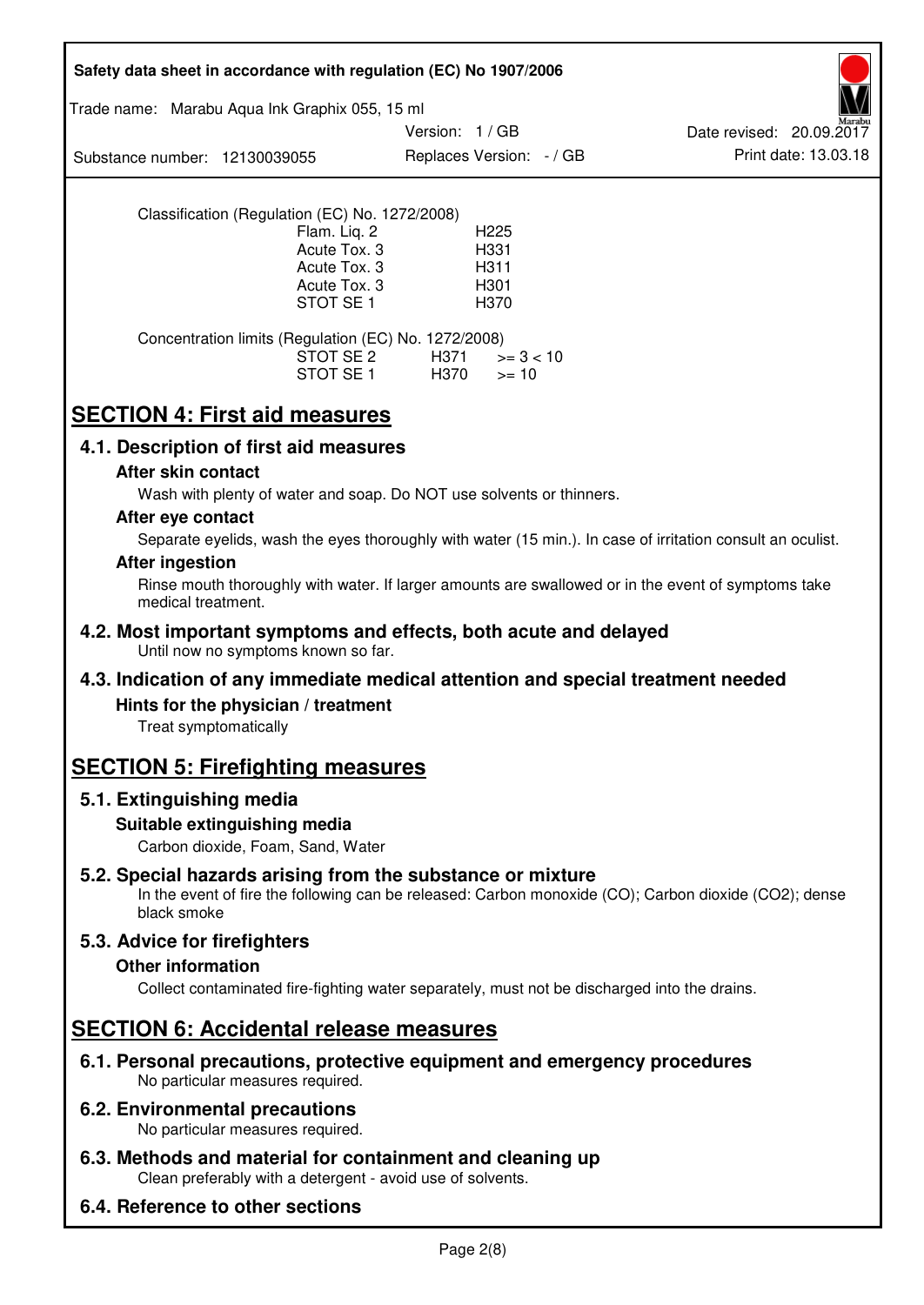| Safety data sheet in accordance with regulation (EC) No 1907/2006                                                                                                                     |                          |                                                                                                         |  |  |
|---------------------------------------------------------------------------------------------------------------------------------------------------------------------------------------|--------------------------|---------------------------------------------------------------------------------------------------------|--|--|
| Trade name: Marabu Aqua Ink Graphix 055, 15 ml                                                                                                                                        |                          |                                                                                                         |  |  |
|                                                                                                                                                                                       | Version: 1 / GB          | Date revised: 20.09.2017                                                                                |  |  |
| Substance number: 12130039055                                                                                                                                                         | Replaces Version: - / GB | Print date: 13.03.18                                                                                    |  |  |
| see Section 8. Information regarding waste disposal, see Section 13.<br><b>SECTION 7: Handling and storage</b>                                                                        |                          | Information regarding Safe handling, see Section 7. Information regarding personal protective measures, |  |  |
| 7.1. Precautions for safe handling                                                                                                                                                    |                          |                                                                                                         |  |  |
| <b>Advice on safe handling</b>                                                                                                                                                        |                          |                                                                                                         |  |  |
| Avoid skin and eye contact. Smoking, eating and drinking shall be prohibited in application area.<br>Advice on protection against fire and explosion<br>No special measures required. |                          |                                                                                                         |  |  |
| 7.2. Conditions for safe storage, including any incompatibilities                                                                                                                     |                          |                                                                                                         |  |  |
| Requirements for storage rooms and vessels                                                                                                                                            |                          |                                                                                                         |  |  |
| Store in frostfree conditions.                                                                                                                                                        |                          |                                                                                                         |  |  |
| Storage class according to TRGS 510<br>Storage class according to<br>12<br><b>TRGS 510</b>                                                                                            | Non-combustible liquids  |                                                                                                         |  |  |
| 7.3. Specific end use(s)<br>Paint                                                                                                                                                     |                          |                                                                                                         |  |  |
| <b>SECTION 8: Exposure controls/personal protection</b>                                                                                                                               |                          |                                                                                                         |  |  |
| 8.1. Control parameters                                                                                                                                                               |                          |                                                                                                         |  |  |
| <b>Other information</b>                                                                                                                                                              |                          |                                                                                                         |  |  |
| There are not known any further control parameters.                                                                                                                                   |                          |                                                                                                         |  |  |
| 8.2. Exposure controls                                                                                                                                                                |                          |                                                                                                         |  |  |
| <b>Exposure controls</b>                                                                                                                                                              |                          |                                                                                                         |  |  |
| Provide adequate ventilation.                                                                                                                                                         |                          |                                                                                                         |  |  |
| <b>Respiratory protection</b>                                                                                                                                                         |                          |                                                                                                         |  |  |
| Not necessary.                                                                                                                                                                        |                          |                                                                                                         |  |  |
| <b>Hand protection</b><br>Not necessary.                                                                                                                                              |                          |                                                                                                         |  |  |
| In case of intensive contact wear protective gloves.                                                                                                                                  |                          |                                                                                                         |  |  |
| There is no one glove material or combination of materials that will give unlimited resistance to any<br>individual or combination of chemicals.                                      |                          |                                                                                                         |  |  |
| For prolonged or repeated handling nitrile rubber gloves with textile undergloves are required.                                                                                       |                          |                                                                                                         |  |  |
| Material thickness<br>$\, > \,$                                                                                                                                                       | 0,5<br>mm                |                                                                                                         |  |  |
| Breakthrough time<br>$\overline{\phantom{0}}$<br>The breakthrough time must be greater than the end use time of the product.                                                          | 30<br>min                |                                                                                                         |  |  |
|                                                                                                                                                                                       |                          | The instructions and information provided by the glove manufacturer on use, storage, maintenance and    |  |  |
| replacement must be followed.<br>Gloves should be replaced regularly and if there is any sign of damage to the glove material.                                                        |                          |                                                                                                         |  |  |
| Always ensure that gloves are free from defects and that they are stored and used correctly.                                                                                          |                          |                                                                                                         |  |  |
| maintenance.                                                                                                                                                                          |                          | The performance or effectiveness of the glove may be reduced by physical/ chemical damage and poor      |  |  |
| Barrier creams may help to protect the exposed areas of the skin, they should however not be applied<br>once exposure has occurred.                                                   |                          |                                                                                                         |  |  |
| Eye protection                                                                                                                                                                        |                          |                                                                                                         |  |  |
| Not necessary.                                                                                                                                                                        |                          |                                                                                                         |  |  |
| <b>Body protection</b>                                                                                                                                                                |                          |                                                                                                         |  |  |
| Not applicable.                                                                                                                                                                       |                          |                                                                                                         |  |  |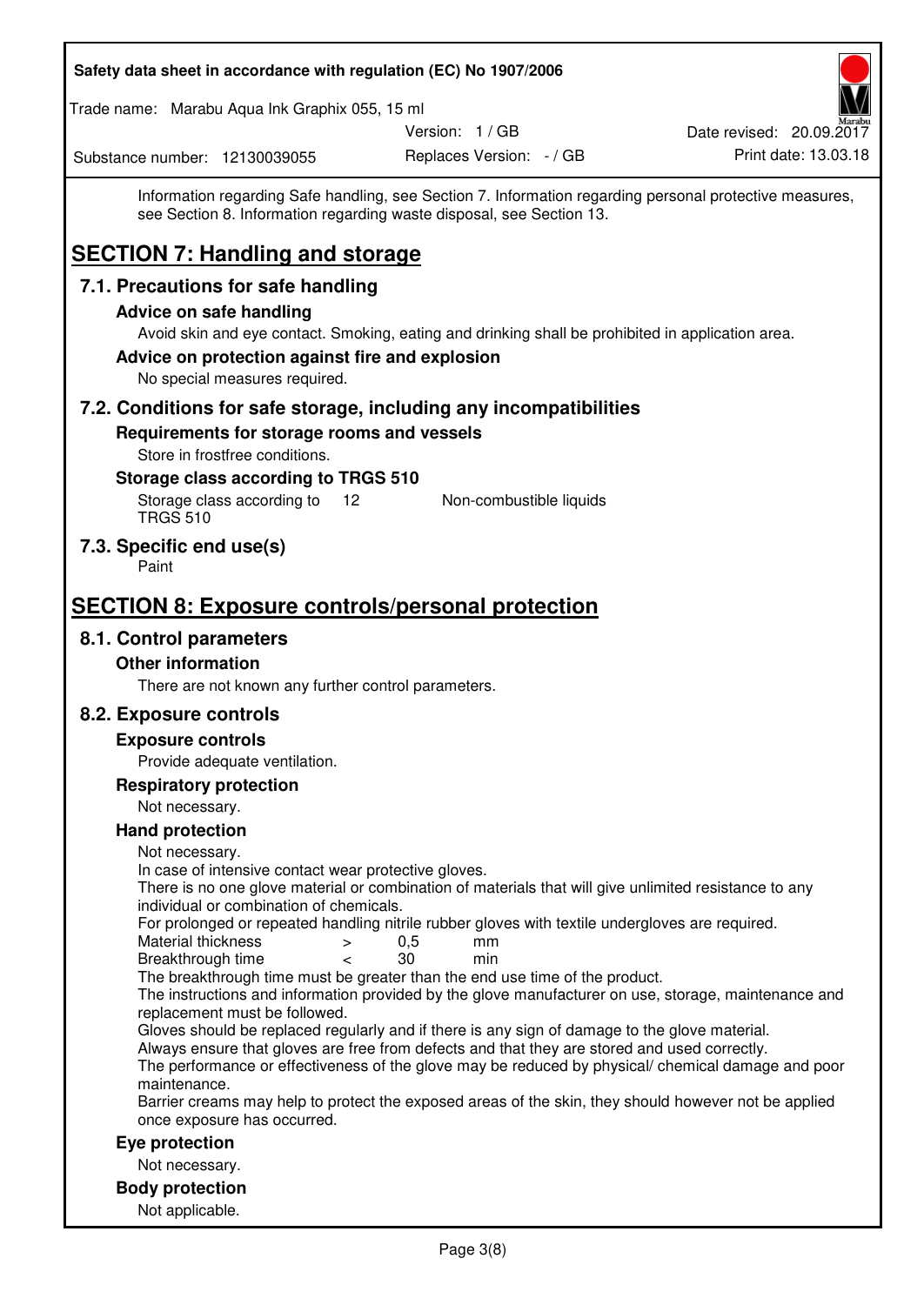|                                              | 9.1. Information on basic physical and chemical properties |                   |
|----------------------------------------------|------------------------------------------------------------|-------------------|
| Form                                         | liquid                                                     |                   |
| <b>Colour</b>                                | coloured                                                   |                   |
| <b>Odour</b>                                 | odourless                                                  |                   |
| <b>Odour threshold</b>                       |                                                            |                   |
| Remarks                                      | No data available                                          |                   |
| <b>Melting point</b>                         |                                                            |                   |
| Remarks                                      | not determined                                             |                   |
| <b>Freezing point</b>                        |                                                            |                   |
| Remarks                                      | not determined                                             |                   |
| Initial boiling point and boiling range      |                                                            |                   |
| Value                                        | 100<br>appr.                                               | °۲                |
| Pressure                                     | 1.013<br>hPa                                               |                   |
| Source                                       | Literature value                                           |                   |
| <b>Flash point</b>                           |                                                            |                   |
| Remarks                                      | Not applicable                                             |                   |
| Evaporation rate (ether $= 1$ ) :            |                                                            |                   |
| Remarks                                      | not determined                                             |                   |
| Flammability (solid, gas)<br>Not applicable  |                                                            |                   |
| Upper/lower flammability or explosive limits |                                                            |                   |
| Remarks                                      | not determined                                             |                   |
| Vapour pressure                              |                                                            |                   |
| Value                                        | 23<br>appr.                                                | hPa               |
| Temperature                                  | 20<br>∘د                                                   |                   |
| Method                                       | Value taken from the literature                            |                   |
| <b>Vapour density</b>                        |                                                            |                   |
| Remarks                                      | not determined                                             |                   |
| <b>Density</b>                               |                                                            |                   |
| Value                                        | 1,01                                                       | g/cm <sup>3</sup> |
| Temperature                                  | 20<br>°C<br><b>DIN EN ISO 2811</b>                         |                   |
| Method                                       |                                                            |                   |
| <b>Solubility in water</b>                   |                                                            |                   |
| Remarks                                      | miscible                                                   |                   |
| Ignition temperature                         |                                                            |                   |
| Remarks                                      | not determined                                             |                   |
| <b>Viscosity</b>                             |                                                            |                   |
| Remarks<br>Remarks                           | not determined                                             |                   |
| 9.2. Other information                       |                                                            |                   |
|                                              |                                                            |                   |
| <b>Other information</b>                     |                                                            |                   |

**Safety data sheet in accordance with regulation (EC) No 1907/2006** 

Version: 1 / GB

Replaces Version:  $-$  / GB Print date: 13.03.18

Date revised: 20.09.2017

Substance number: 12130039055

Trade name: Marabu Aqua Ink Graphix 055, 15 ml

# **SECTION 10: Stability and reactivity**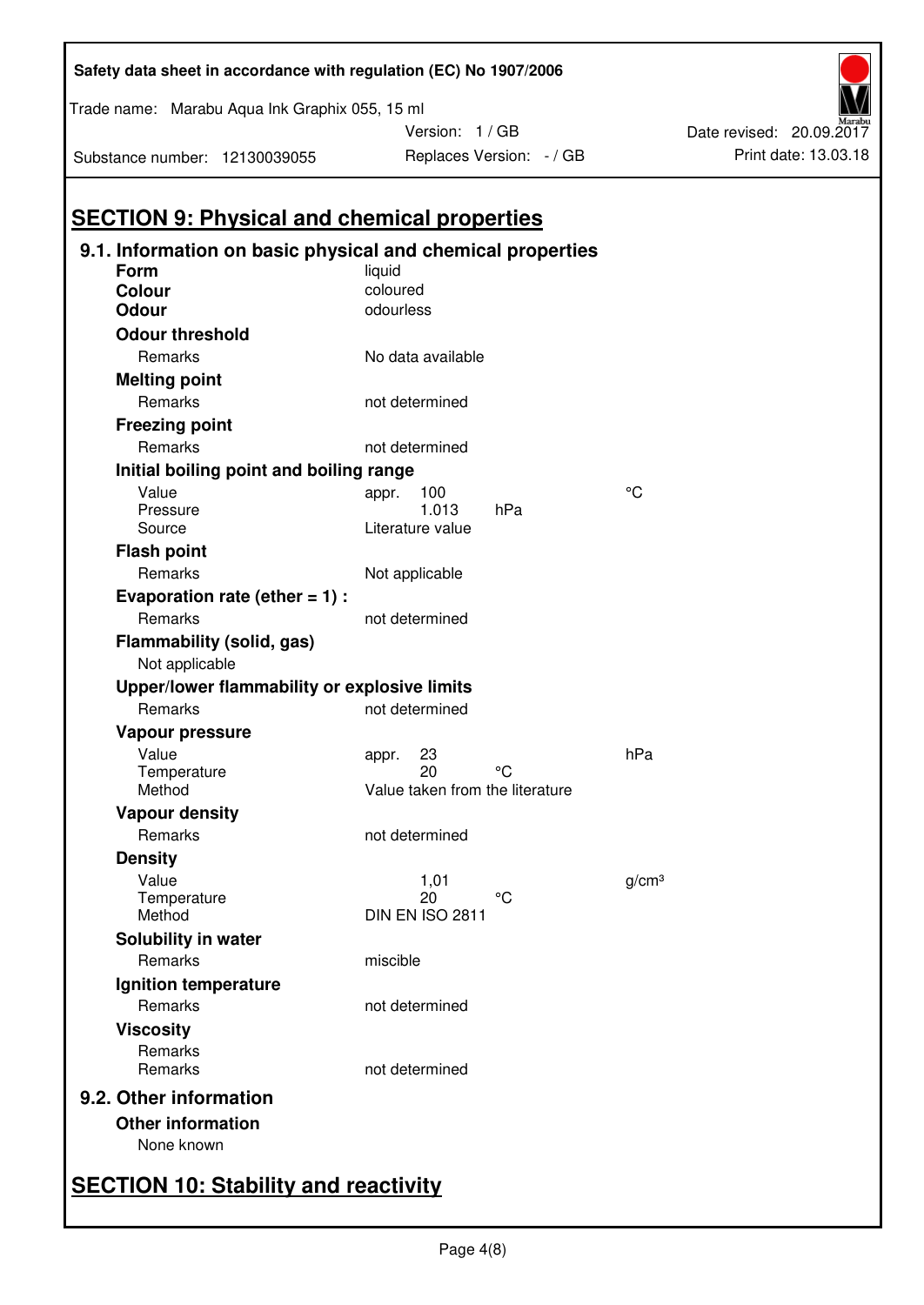| Safety data sheet in accordance with regulation (EC) No 1907/2006                    |                                                                                                    |                          |  |  |  |
|--------------------------------------------------------------------------------------|----------------------------------------------------------------------------------------------------|--------------------------|--|--|--|
| Trade name: Marabu Aqua Ink Graphix 055, 15 ml                                       |                                                                                                    |                          |  |  |  |
|                                                                                      | Version: 1 / GB                                                                                    | Date revised: 20.09.2017 |  |  |  |
| Substance number: 12130039055                                                        | Replaces Version: - / GB                                                                           | Print date: 13.03.18     |  |  |  |
| 10.1. Reactivity<br>None                                                             |                                                                                                    |                          |  |  |  |
| 10.2. Chemical stability<br>No hazardous reactions known.                            |                                                                                                    |                          |  |  |  |
| 10.3. Possibility of hazardous reactions<br>No hazardous reactions known.            |                                                                                                    |                          |  |  |  |
| 10.4. Conditions to avoid<br>No hazardous reactions known.                           |                                                                                                    |                          |  |  |  |
| 10.5. Incompatible materials<br>None                                                 |                                                                                                    |                          |  |  |  |
| 10.6. Hazardous decomposition products<br>No hazardous decomposition products known. |                                                                                                    |                          |  |  |  |
| <b>SECTION 11: Toxicological information</b>                                         |                                                                                                    |                          |  |  |  |
| 11.1. Information on toxicological effects                                           |                                                                                                    |                          |  |  |  |
| <b>Acute inhalational toxicity</b>                                                   |                                                                                                    |                          |  |  |  |
| Remarks                                                                              | Based on available data, the classification criteria are not met.                                  |                          |  |  |  |
| <b>Skin corrosion/irritation</b>                                                     |                                                                                                    |                          |  |  |  |
| Remarks                                                                              | Based on available data, the classification criteria are not met.                                  |                          |  |  |  |
| Serious eye damage/irritation                                                        |                                                                                                    |                          |  |  |  |
| Remarks                                                                              | Based on available data, the classification criteria are not met.                                  |                          |  |  |  |
| <b>Sensitization</b>                                                                 |                                                                                                    |                          |  |  |  |
| Remarks                                                                              | Based on available data, the classification criteria are not met.                                  |                          |  |  |  |
| <b>Mutagenicity</b>                                                                  |                                                                                                    |                          |  |  |  |
| Remarks                                                                              | Based on available data, the classification criteria are not met.                                  |                          |  |  |  |
| <b>Reproductive toxicity</b>                                                         |                                                                                                    |                          |  |  |  |
| Remarks                                                                              | Based on available data, the classification criteria are not met.                                  |                          |  |  |  |
| Carcinogenicity                                                                      |                                                                                                    |                          |  |  |  |
| Remarks                                                                              | Based on available data, the classification criteria are not met.                                  |                          |  |  |  |
| <b>Specific Target Organ Toxicity (STOT)</b>                                         |                                                                                                    |                          |  |  |  |
|                                                                                      |                                                                                                    |                          |  |  |  |
| Single exposure<br>Remarks                                                           | Based on available data, the classification criteria are not met.                                  |                          |  |  |  |
| <b>Repeated exposure</b><br>Remarks                                                  | Based on available data, the classification criteria are not met.                                  |                          |  |  |  |
| <b>Aspiration hazard</b>                                                             |                                                                                                    |                          |  |  |  |
|                                                                                      | Based on available data, the classification criteria are not met.                                  |                          |  |  |  |
| <b>Experience in practice</b>                                                        |                                                                                                    |                          |  |  |  |
| risk to health can be expected.                                                      | Provided all the recommended protective and safety precautions are taken, experience shows that no |                          |  |  |  |
| <b>Other information</b>                                                             |                                                                                                    |                          |  |  |  |
| There are no data available on the mixture itself.<br>1272/2008.                     | The mixture has been assessed following the additivity method of the GHS/CLP Regulation (EC) No    |                          |  |  |  |
| <b>SECTION 12: Ecological information</b>                                            |                                                                                                    |                          |  |  |  |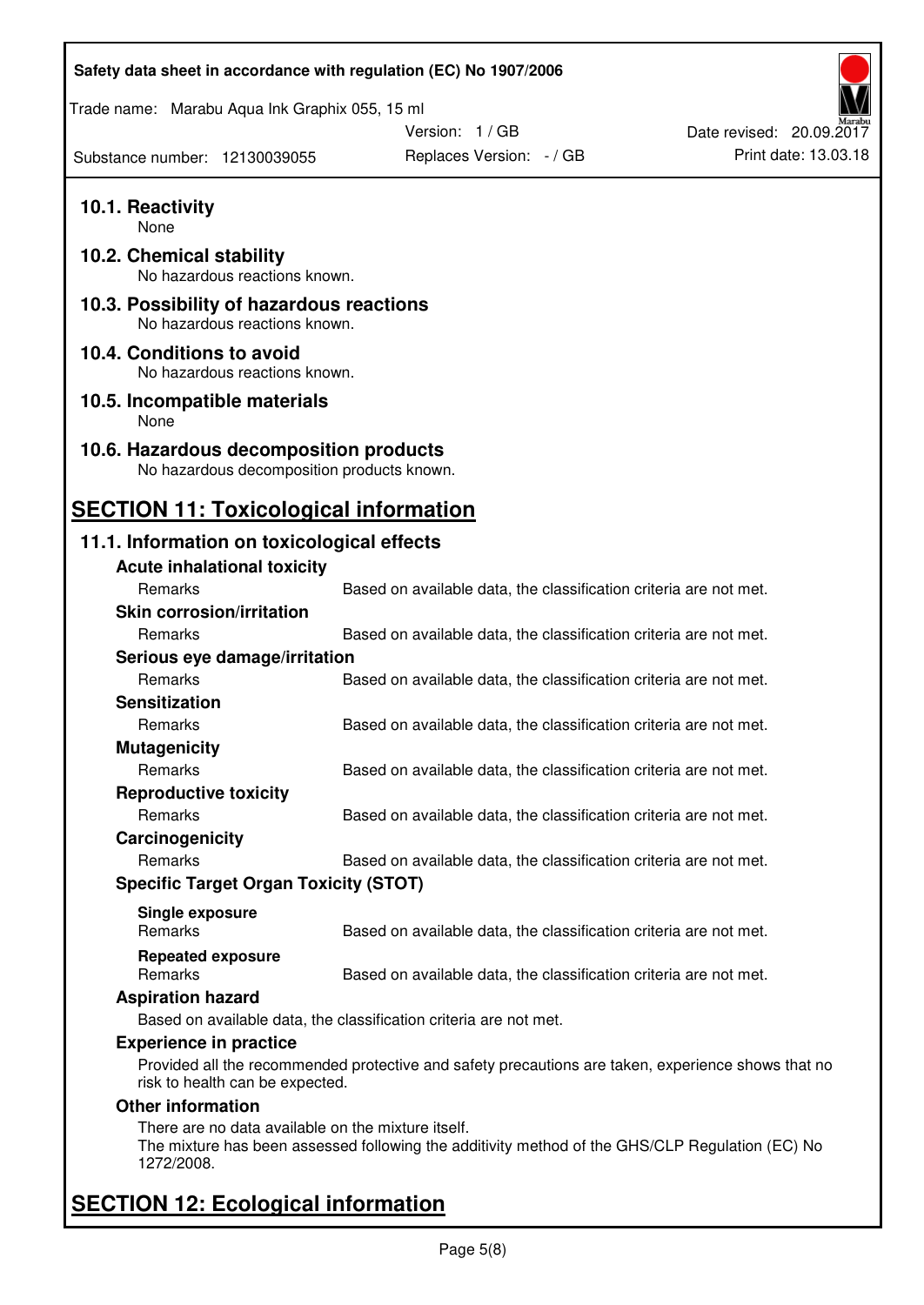#### **Safety data sheet in accordance with regulation (EC) No 1907/2006**

Trade name: Marabu Aqua Ink Graphix 055, 15 ml

Version: 1 / GB

Substance number: 12130039055

Replaces Version: - / GB Print date: 13.03.18 Date revised: 20.09.2017

# **12.1. Toxicity**

#### **General information**

There are no data available on the mixture itself.Do not allow to enter drains or water courses.The mixture has been assessed following the summation method of the CLP Regulation (EC) No 1272/2008 and is not classified as dangerous for the environment.

# **12.2. Persistence and degradability**

#### **General information**

There are no data available on the mixture itself.

# **12.3. Bioaccumulative potential**

#### **General information**

There are no data available on the mixture itself.

#### **12.4. Mobility in soil**

#### **General information**

There are no data available on the mixture itself.

# **12.5. Results of PBT and vPvB assessment**

#### **General information**

There are no data available on the mixture itself.

# **12.6. Other adverse effects**

#### **General information**

There are no data available on the mixture itself.

# **SECTION 13: Disposal considerations**

# **13.1. Waste treatment methods**

#### **Disposal recommendations for the product**

The product can be placed with other household refuse. Small residues in containers can be washed-out with water and put into the drainage system.

#### **Disposal recommendations for packaging**

Packaging that cannot be cleaned should be disposed off as product waste. Completely emptied packagings can be given for recycling.

# **SECTION 14: Transport information**

#### **Land transport ADR/RID**

Non-dangerous goods **14.1. UN number**  UN - **14.2. UN proper shipping name**  -

#### **14.3. Transport hazard class(es)**  Class<br>Label Label -

| 14.4. Packing group         |   |
|-----------------------------|---|
| Packing group               |   |
| Transport category          | O |
| 14.5. Environmental hazards |   |

# **Marine transport IMDG/GGVSee**

-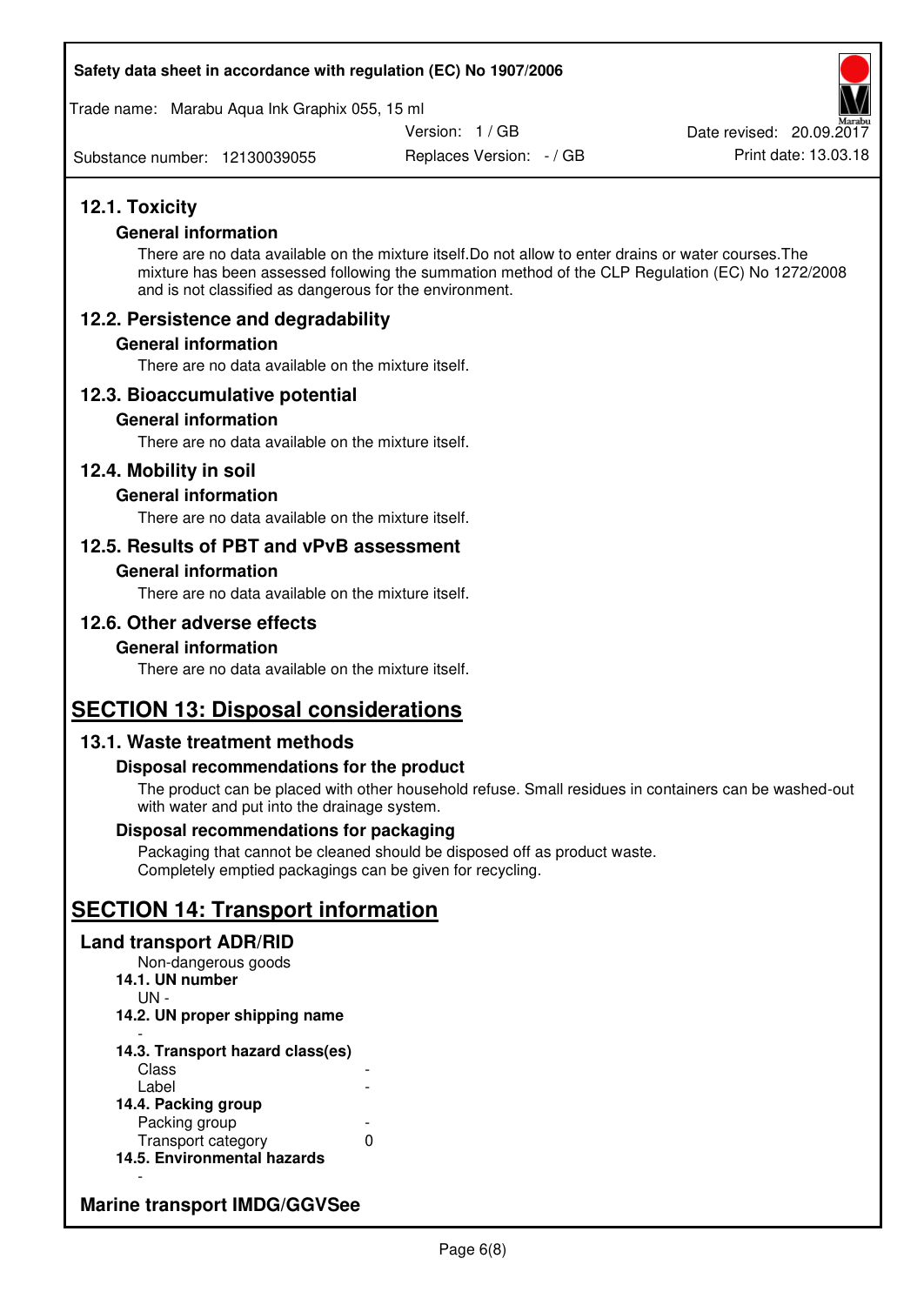| Safety data sheet in accordance with regulation (EC) No 1907/2006                                                                                                                                                                                                                                   |                                     |                                             |    |                                                  |
|-----------------------------------------------------------------------------------------------------------------------------------------------------------------------------------------------------------------------------------------------------------------------------------------------------|-------------------------------------|---------------------------------------------|----|--------------------------------------------------|
| Trade name: Marabu Aqua Ink Graphix 055, 15 ml                                                                                                                                                                                                                                                      |                                     |                                             |    |                                                  |
| Substance number: 12130039055                                                                                                                                                                                                                                                                       |                                     | Version: 1 / GB<br>Replaces Version: - / GB |    | Date revised: 20.09.2017<br>Print date: 13.03.18 |
| The product does not constitute a hazardous substance in sea transport.<br>14.1. UN number<br>$UN -$<br>14.2. UN proper shipping name<br>14.3. Transport hazard class(es)<br>Class<br>Subsidiary risk<br>14.4. Packing group<br>Packing group<br>14.5. Environmental hazards                        |                                     |                                             |    |                                                  |
| no<br><b>Air transport ICAO/IATA</b><br>The product does not constitute a hazardous substance in air transport.<br>14.1. UN number<br>$UN -$<br>14.2. UN proper shipping name                                                                                                                       |                                     |                                             |    |                                                  |
| 14.3. Transport hazard class(es)<br>Class<br>Subsidiary risk<br>14.4. Packing group<br>Packing group<br>14.5. Environmental hazards                                                                                                                                                                 |                                     |                                             |    |                                                  |
| Information for all modes of transport<br>14.6. Special precautions for user<br>Transport within the user's premises:<br>Always transport in closed containers that are upright and secure.<br>Ensure that persons transporting the product know what to do in the event of an accident or spillage |                                     |                                             |    |                                                  |
| <b>Other information</b><br>14.7. Transport in bulk according to Annex II of Marpol and the IBC Code<br>no                                                                                                                                                                                          |                                     |                                             |    |                                                  |
| <b>SECTION 15: Regulatory information</b>                                                                                                                                                                                                                                                           |                                     |                                             |    |                                                  |
| 15.1. Safety, health and environmental regulations/legislation specific for the substance<br>or mixture                                                                                                                                                                                             |                                     |                                             |    |                                                  |
| <b>VOC</b>                                                                                                                                                                                                                                                                                          |                                     |                                             |    |                                                  |
| VOC (EU)<br>VOC (EU)                                                                                                                                                                                                                                                                                | 0,63                                | %<br>6,3                                    | g/ |                                                  |
| <b>Other information</b><br>The product does not contain substances of very high concern (SVHC).                                                                                                                                                                                                    |                                     |                                             |    |                                                  |
| <b>Other information</b>                                                                                                                                                                                                                                                                            |                                     |                                             |    |                                                  |
| All components are contained in the TSCA inventory or exempted.<br>All components are contained in the DSL inventory.                                                                                                                                                                               |                                     |                                             |    |                                                  |
| 15.2. Chemical safety assessment<br>For this preparation a chemical safety assessment has not been carried out.                                                                                                                                                                                     |                                     |                                             |    |                                                  |
| <b>SECTION 16: Other information</b>                                                                                                                                                                                                                                                                |                                     |                                             |    |                                                  |
| Hazard statements listed in Chapter 3                                                                                                                                                                                                                                                               |                                     |                                             |    |                                                  |
| H <sub>225</sub>                                                                                                                                                                                                                                                                                    | Highly flammable liquid and vapour. |                                             |    |                                                  |